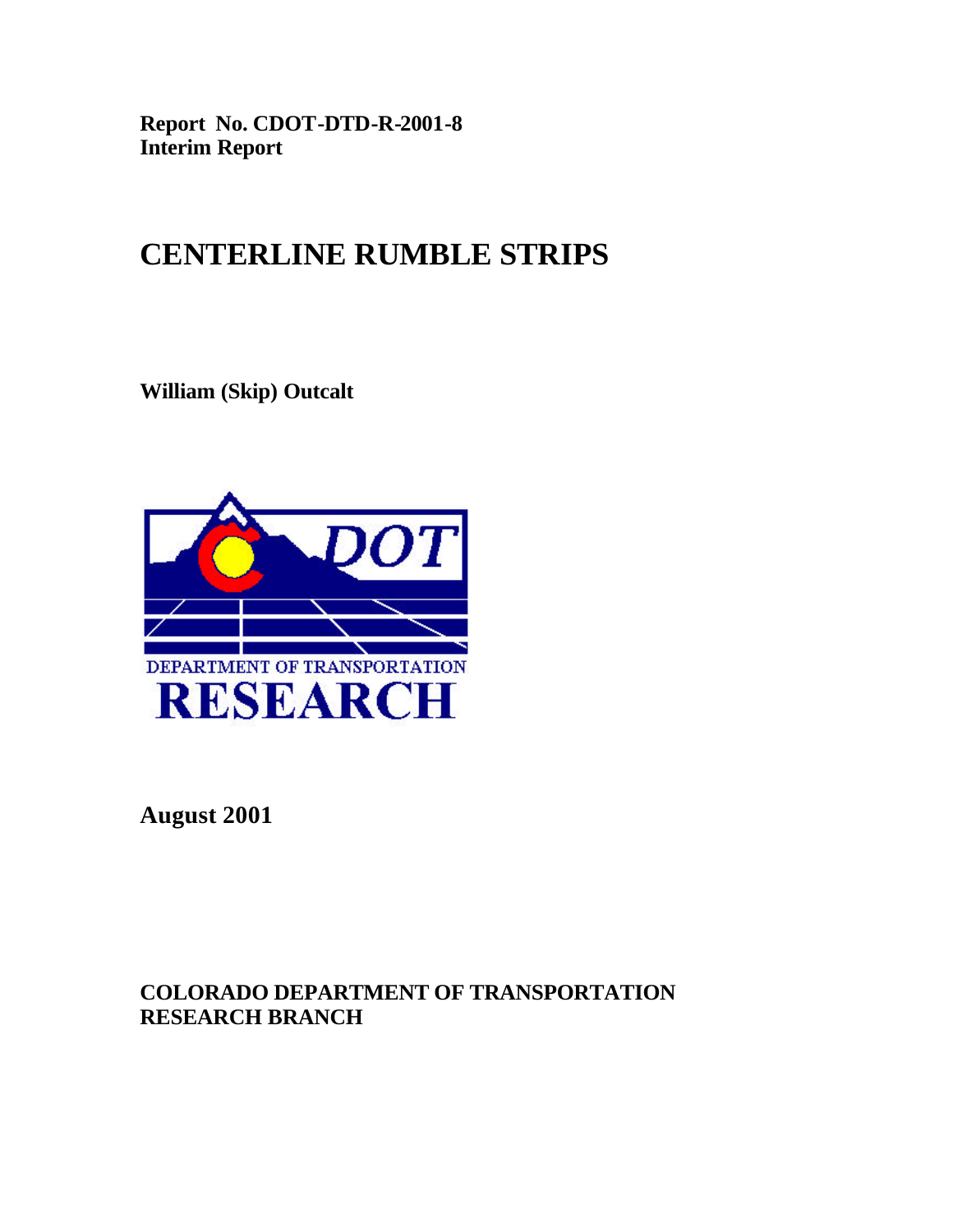The contents of this report reflect the views of the authors, who are responsible for the facts and accuracy of the data presented herein. The contents do not necessarily reflect the official views of the Colorado Department of Transportation or the Federal Highway Administration. This report does not constitute a standard, specification, or regulation.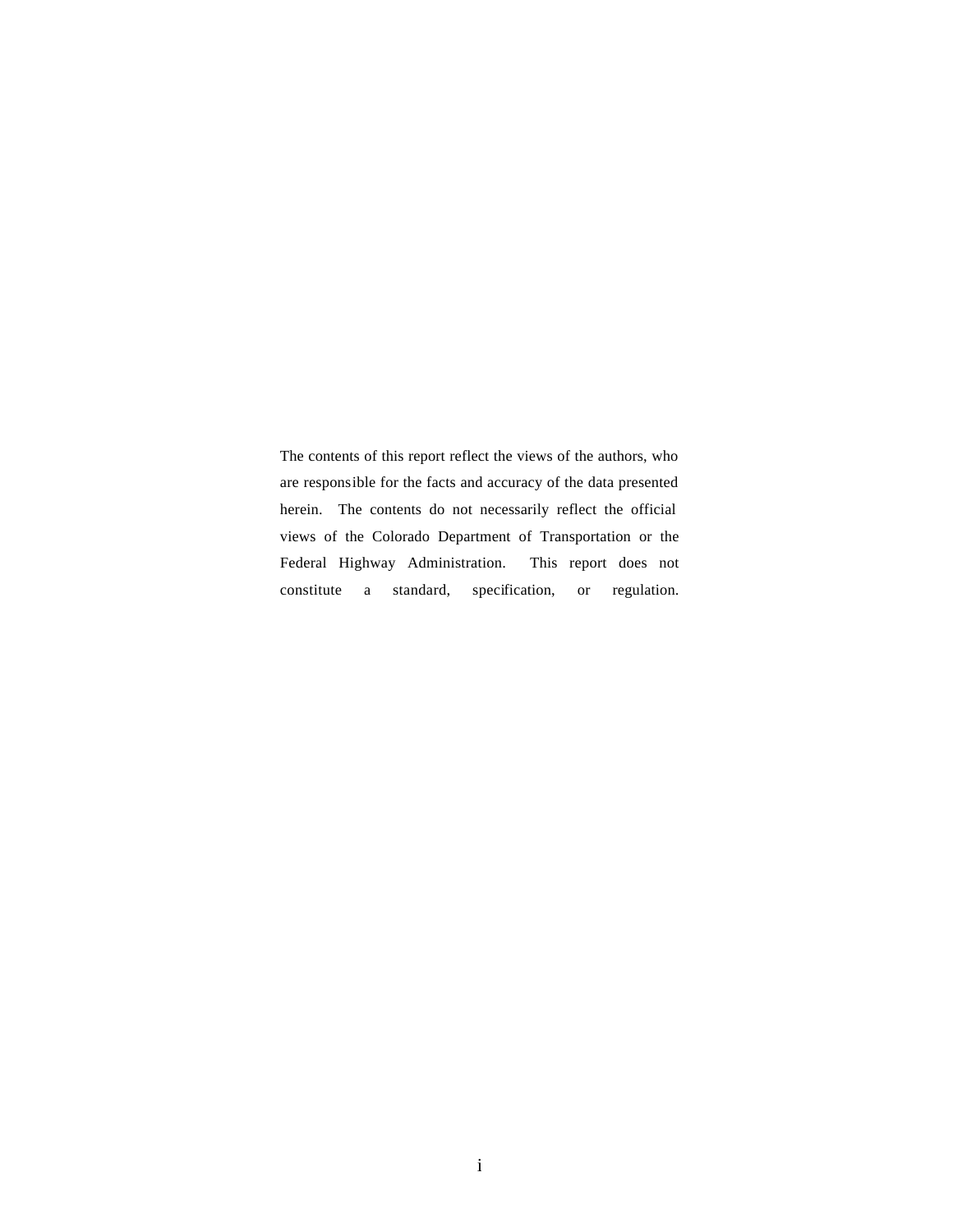|                                                                                                                                    |                             | <b>Technical Report Documentation Page</b>                                                                                              |
|------------------------------------------------------------------------------------------------------------------------------------|-----------------------------|-----------------------------------------------------------------------------------------------------------------------------------------|
| 1. Report No.                                                                                                                      | 2. Government Accession No. | 3. Recipient's Catalog No.                                                                                                              |
| CDOT-DTD-R-2001-8                                                                                                                  |                             |                                                                                                                                         |
|                                                                                                                                    |                             |                                                                                                                                         |
| 4. Title and Subtitle                                                                                                              |                             | 5. Report Date                                                                                                                          |
|                                                                                                                                    |                             | August 2001                                                                                                                             |
| Centerline Rumble Strips                                                                                                           |                             |                                                                                                                                         |
|                                                                                                                                    |                             | 6. Performing Organization Code                                                                                                         |
|                                                                                                                                    |                             |                                                                                                                                         |
| 7. Author(s)                                                                                                                       |                             | 8. Performing Organization Report No.                                                                                                   |
| William (Skip) Outcalt, E/PS Tech II                                                                                               |                             | CDOT-DTD-R-2001-8                                                                                                                       |
|                                                                                                                                    |                             |                                                                                                                                         |
| 9. Performing Organization Name and Address                                                                                        |                             | 10. Work Unit No. (TRAIS)                                                                                                               |
| Colorado Department of Transportation                                                                                              |                             |                                                                                                                                         |
| 4201 East Arkansas Avenue                                                                                                          |                             | 11. Contract or Grant No.                                                                                                               |
| Denver, Colorado 80222                                                                                                             |                             |                                                                                                                                         |
| 12. Sponsoring Agency Name and Address                                                                                             |                             | 13. Type of Report and Period Covered                                                                                                   |
| Colorado Department of Transportation                                                                                              |                             | Final Report August 2001                                                                                                                |
| 4201 East Arkansas Avenue                                                                                                          |                             |                                                                                                                                         |
| Denver, Colorado 80222                                                                                                             |                             | 14. Sponsoring Agency Code                                                                                                              |
|                                                                                                                                    |                             |                                                                                                                                         |
|                                                                                                                                    |                             |                                                                                                                                         |
| 15. Supplementary Notes                                                                                                            |                             |                                                                                                                                         |
|                                                                                                                                    |                             |                                                                                                                                         |
|                                                                                                                                    |                             |                                                                                                                                         |
|                                                                                                                                    |                             |                                                                                                                                         |
| 16. Abstract                                                                                                                       |                             |                                                                                                                                         |
|                                                                                                                                    |                             | This report presents an evaluation of centerline rumble strips on a two-lane mountain highway. Accident data before and after           |
|                                                                                                                                    |                             | construction is given to demonstrate the improvement in safety. Visual evaluations of the effects of the rumble strips on the condition |
|                                                                                                                                    |                             |                                                                                                                                         |
| of the pavement and center line striping are given.                                                                                |                             |                                                                                                                                         |
|                                                                                                                                    |                             |                                                                                                                                         |
|                                                                                                                                    |                             |                                                                                                                                         |
|                                                                                                                                    |                             |                                                                                                                                         |
|                                                                                                                                    |                             |                                                                                                                                         |
|                                                                                                                                    |                             |                                                                                                                                         |
|                                                                                                                                    |                             |                                                                                                                                         |
|                                                                                                                                    |                             |                                                                                                                                         |
|                                                                                                                                    |                             |                                                                                                                                         |
|                                                                                                                                    |                             |                                                                                                                                         |
|                                                                                                                                    |                             |                                                                                                                                         |
|                                                                                                                                    |                             |                                                                                                                                         |
|                                                                                                                                    |                             |                                                                                                                                         |
| Implementation                                                                                                                     |                             |                                                                                                                                         |
| Center line rumble strips are recommended for installation on two-lane highways where there is a history of crossover (head-on and |                             |                                                                                                                                         |
| sideswipe from opposite directions) type accidents.                                                                                |                             |                                                                                                                                         |
|                                                                                                                                    |                             |                                                                                                                                         |
|                                                                                                                                    |                             |                                                                                                                                         |
|                                                                                                                                    |                             |                                                                                                                                         |
|                                                                                                                                    |                             |                                                                                                                                         |

| 17. Key Words                                                     |                                      | <b>18. Distribution Statement</b> |                  |           |
|-------------------------------------------------------------------|--------------------------------------|-----------------------------------|------------------|-----------|
| head-on accidents, sideswipe accidents, crossover accidents, lane |                                      |                                   |                  |           |
| divider, safety                                                   |                                      |                                   |                  |           |
|                                                                   |                                      |                                   |                  |           |
| 19. Security Classif. (of this report)                            | 20. Security Classif. (of this page) |                                   | 21. No. of Pages | 22. Price |
| Unclassified                                                      | Unclassified                         |                                   | 15               |           |
|                                                                   |                                      |                                   |                  |           |
|                                                                   |                                      |                                   |                  |           |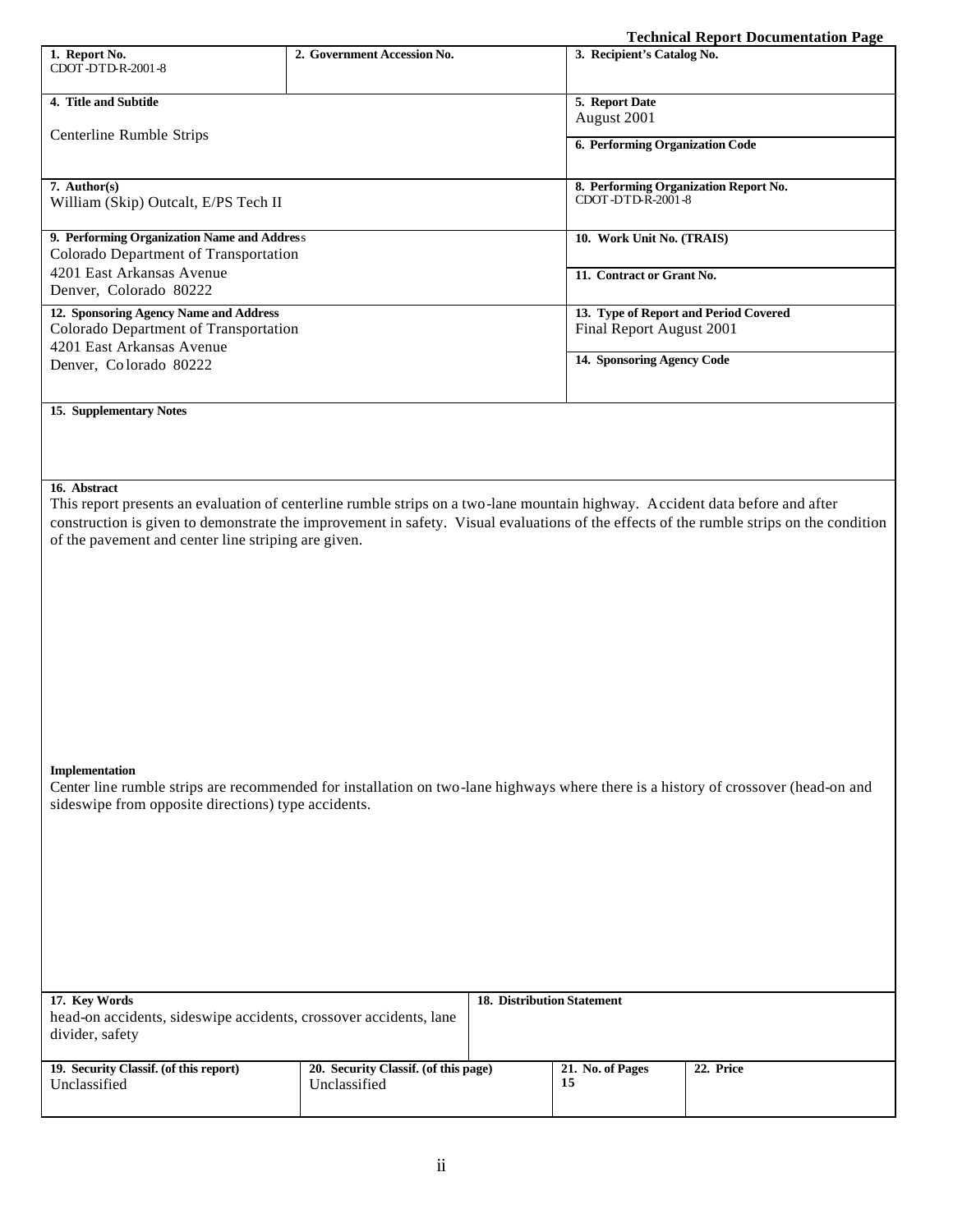# CENTERLINE RUMBLE STRIPS

by

William (Skip) Outcalt, E/PS Tech II

Report No. CDOT-DTD-R-2001-8

Sponsored by the Colorado Department of Transportation In Cooperation with the U. S. Department of Transportation Federal Highway Administration

August 2001

Colorado Department of Transportation Research Branch 4201 E. Arkansas Avenue Denver, CO 80222 303-757-9506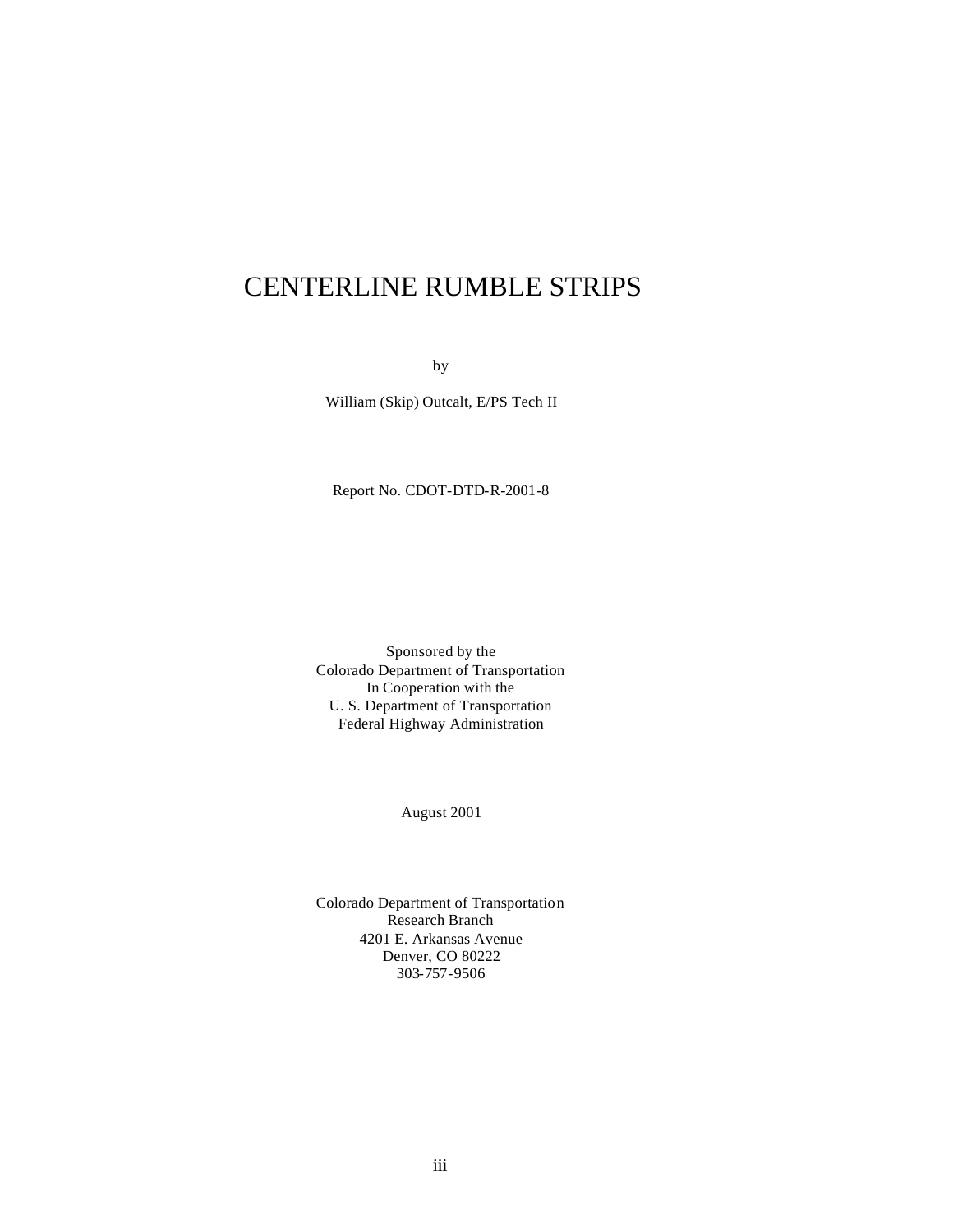# **ACKNOWLEDGEMENTS**

Special thanks are hereby expressed to:

The study panel members: Dave Price, CDOT DTD, Dave Jessup, CDOT Safety and Traffic, and Jeff Kullman, CDOT Region 1.

Thanks to Bryan Allery, CDOT Traffic and Safety for help in collecting accident data.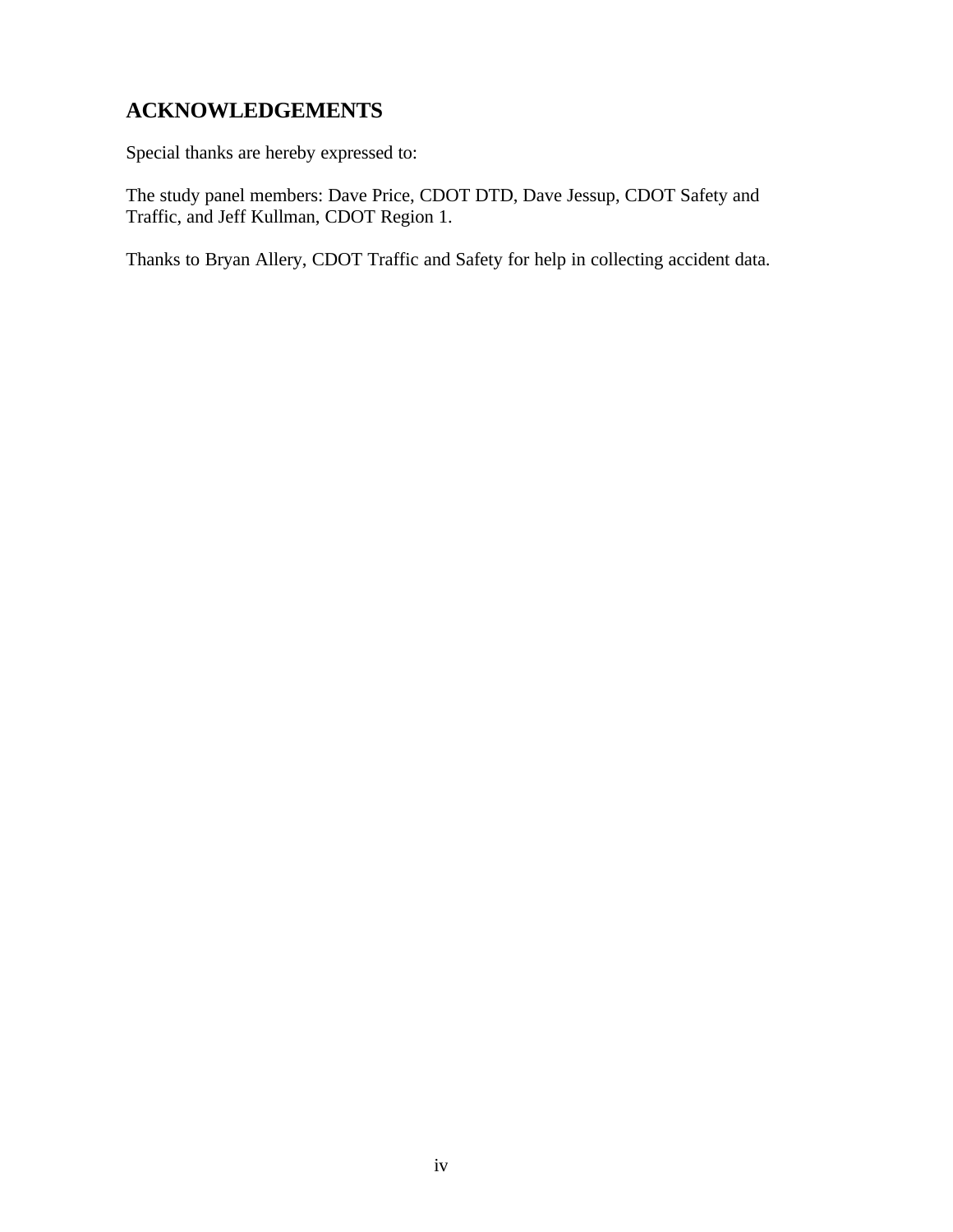### **EXECUTIVE SUMMARY**

Several states are installing centerline rumble strips on high-speed two-lane highways in an effort to reduce the number and severity of head-on accidents and opposite direction sideswipe accidents. In 1996, Colorado installed 17 miles of centerline rumble strips on a winding, two lane mountain highway for evaluation.

Comparison of traffic records for similar 44-month periods before and after the installation shows the following:

q Head-on accidents decreased from 18 to 14.

q Sideswipe from opposite directions decreased from 24 to 18.

<sup>q</sup> Average daily traffic (ADT) increased from 4007 in 1992 to 5661 in 1999.

<sup>q</sup> Average ADT for the 44-month period before construction was 4628, for the same time span and the same months after construction it was 5463.

Several positive comments were received from the public. During the four-year evaluation there was no noticeable effect on the pavement due to moisture and only a slight increase in the apparent wear on the paint stripe that may have been due to the rumble strips. One remaining question, and a possible topic for a future study, is the effect of centerline rumble strips on motorcyclists and high-speed bicyclists.

#### **Implementation Statement**

The results of this study clearly demonstrated the effectiveness of centerline rumble strips in reducing accidents involving vehicles traveling in opposite directions on two-lane highways. Therefore, in areas with a history of that type of accidents, their use is highly recommended. Because of the potential of increased danger to motorcyclists and bicyclists, however, centerline rumble strips should not be indiscriminately used; they should be limited to areas that have experienced high numbers of head-on and/or cross-over type accidents.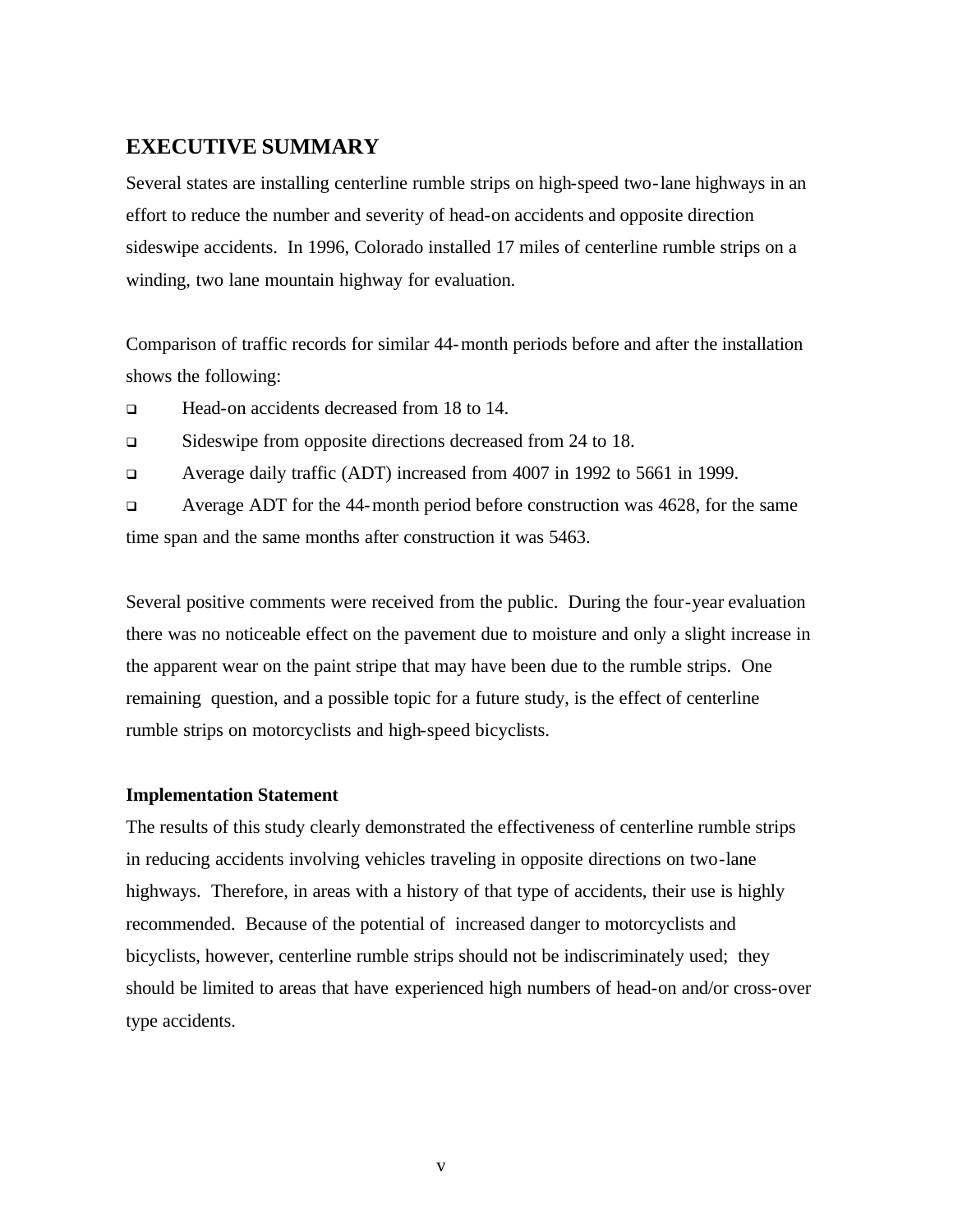## **TABLE OF CONTENTS**

| 1.0 |                                                    |  |
|-----|----------------------------------------------------|--|
| 2.0 |                                                    |  |
| 3.0 |                                                    |  |
| 4.0 |                                                    |  |
| 5.0 | RUMBLE STRIP INSTALLATION <b>FOLLOW EXECUTE:</b> 2 |  |
|     | 5.1                                                |  |
| 6.0 |                                                    |  |
| 7.0 |                                                    |  |
| 8.0 |                                                    |  |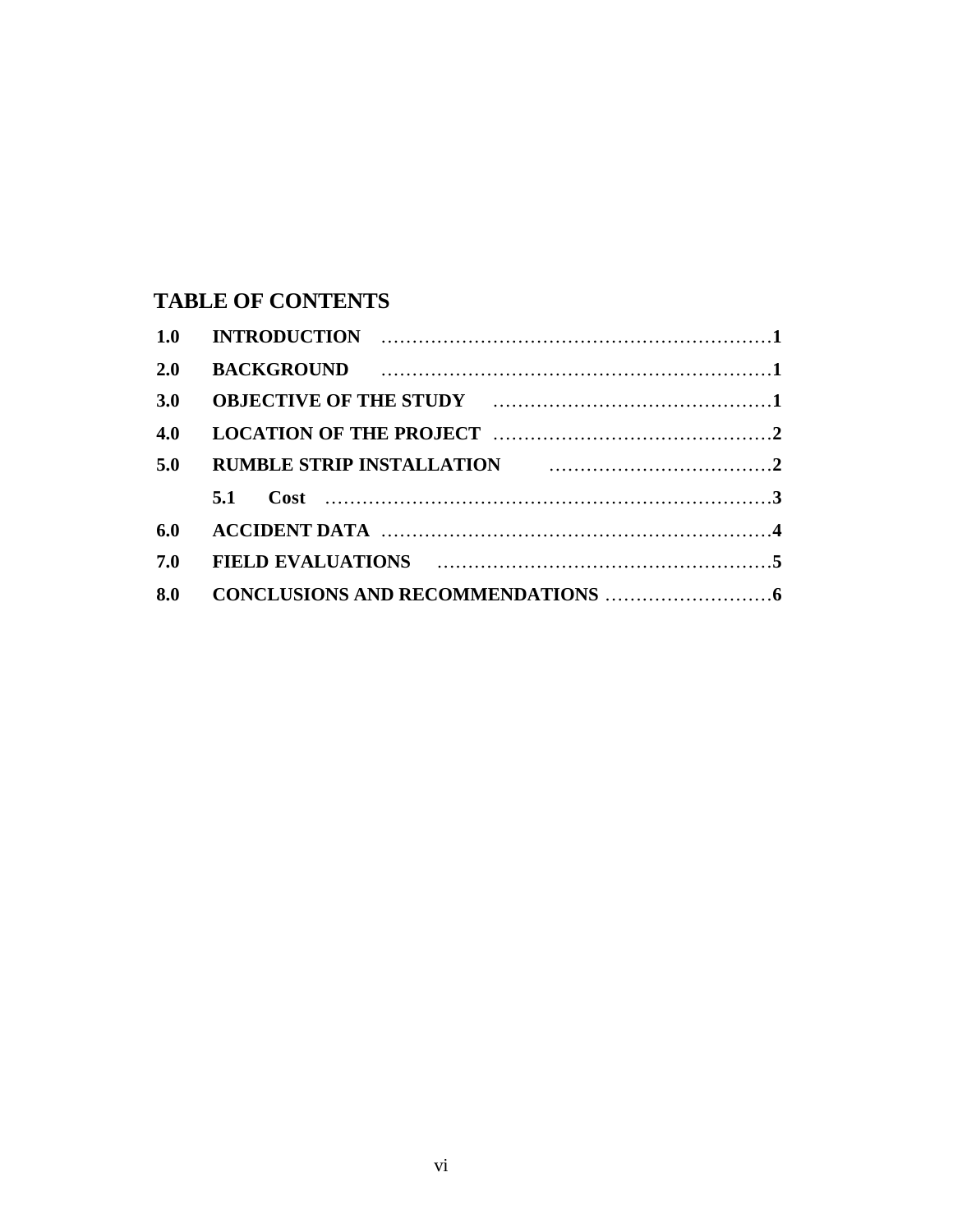# **LIST OF FIGURES**

| Figure 3. A drawing of the centerline rumble strips <i>mature 3.</i> A drawing of the centerline rumble strips |  |
|----------------------------------------------------------------------------------------------------------------|--|
| Figure 4. Sand collects in the bottoms of the rumble strip grooves 5                                           |  |

# **LIST OF TABLES**

|--|--|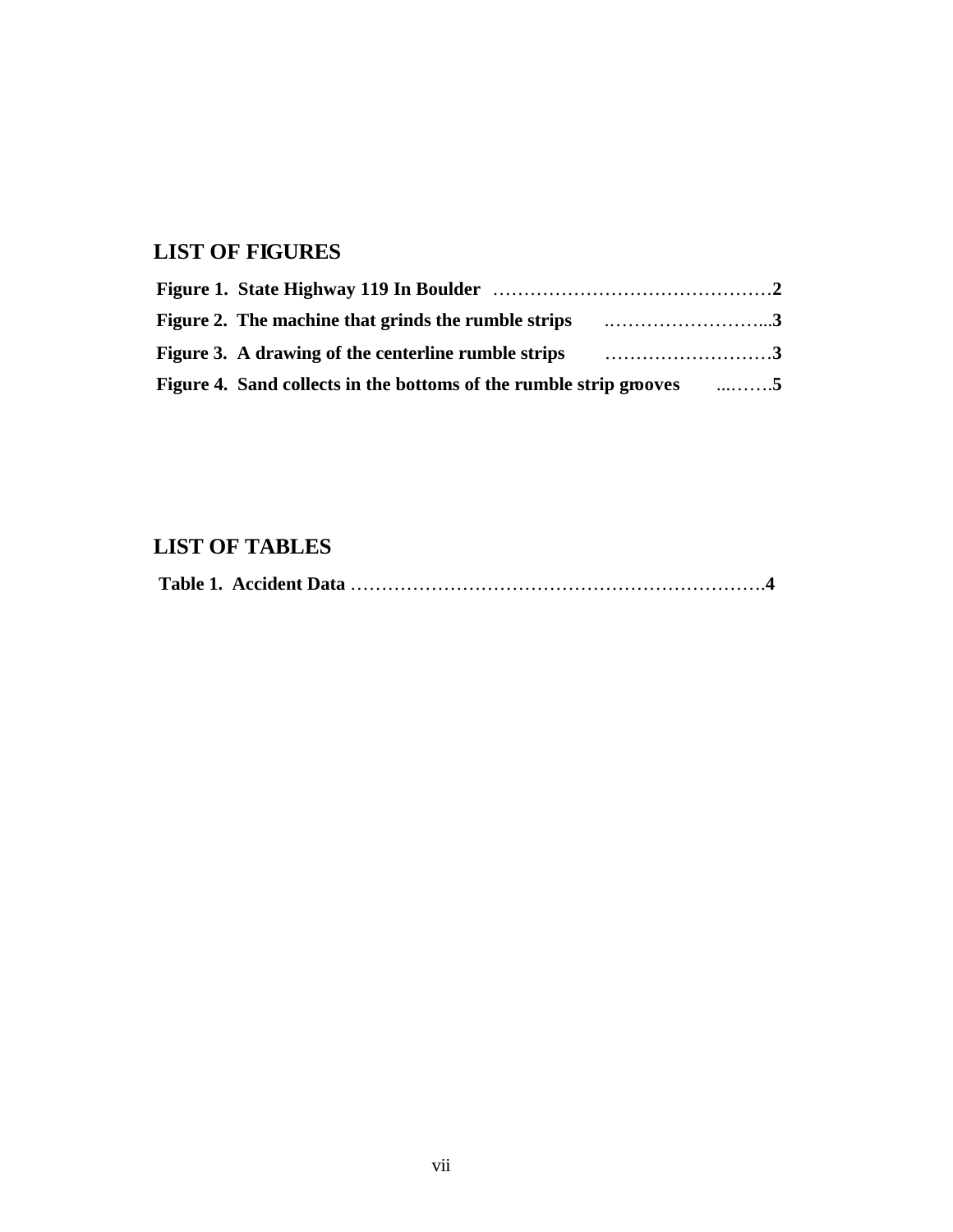#### **1.0 INTRODUCTION**

Shoulder rumble strips have shown their effectiveness in reducing run-off-the-road accidents. Centerline rumble strips had not been used in Colorado before this study. However, Delaware, Maryland, and Washington have used milled rumble strips along the centerline of two-lane roadways to help reduce crossover and head-on crashes. One site in Delaware had six crossover fatalities in the three years prior to strip installation. During the first year after the installation of centerline rumble strips there were zero fatalities on the same stretch of roadway. While this is not a statistically valid comparison, it does show a pattern of improvement.

#### **2.0 BACKGROUND**

From Boulder to Nederland, for approximately 20 miles through Boulder Canyon, SH 119 is a narrow, winding, two-lane highway that has a history of head-on and sideswipe accidents due to vehicles crossing the centerline. During the spring of 1996, the CDOT Region 4 Residency in Boulder hired a contractor to grind rumble strips along the centerline of the roadway in the no passing zones. They hoped to reduce traffic accidents caused by vehicles crossing over the centerline. The CDOT Research Branch was asked to monitor construction of the rumble strips and evaluate their effectiveness.

#### **3.0 OBJECTIVES OF THE STUDY**

The objectives of this study were:

- $\Box$  Evaluate the effectiveness of centerline rumble strips by comparing accident data before and after construction.
- $\Box$  Determine if there were any detrimental effects on the existing pavement caused by the rumble strips.

The effectiveness of the centerline rumble strips will be based mainly on the reduction in the number of accidents involving vehicle s crossing from one lane to the other over the centerline. Installation costs, maintenance costs, and the effects of the rumble strips on the life of the pavement are also important.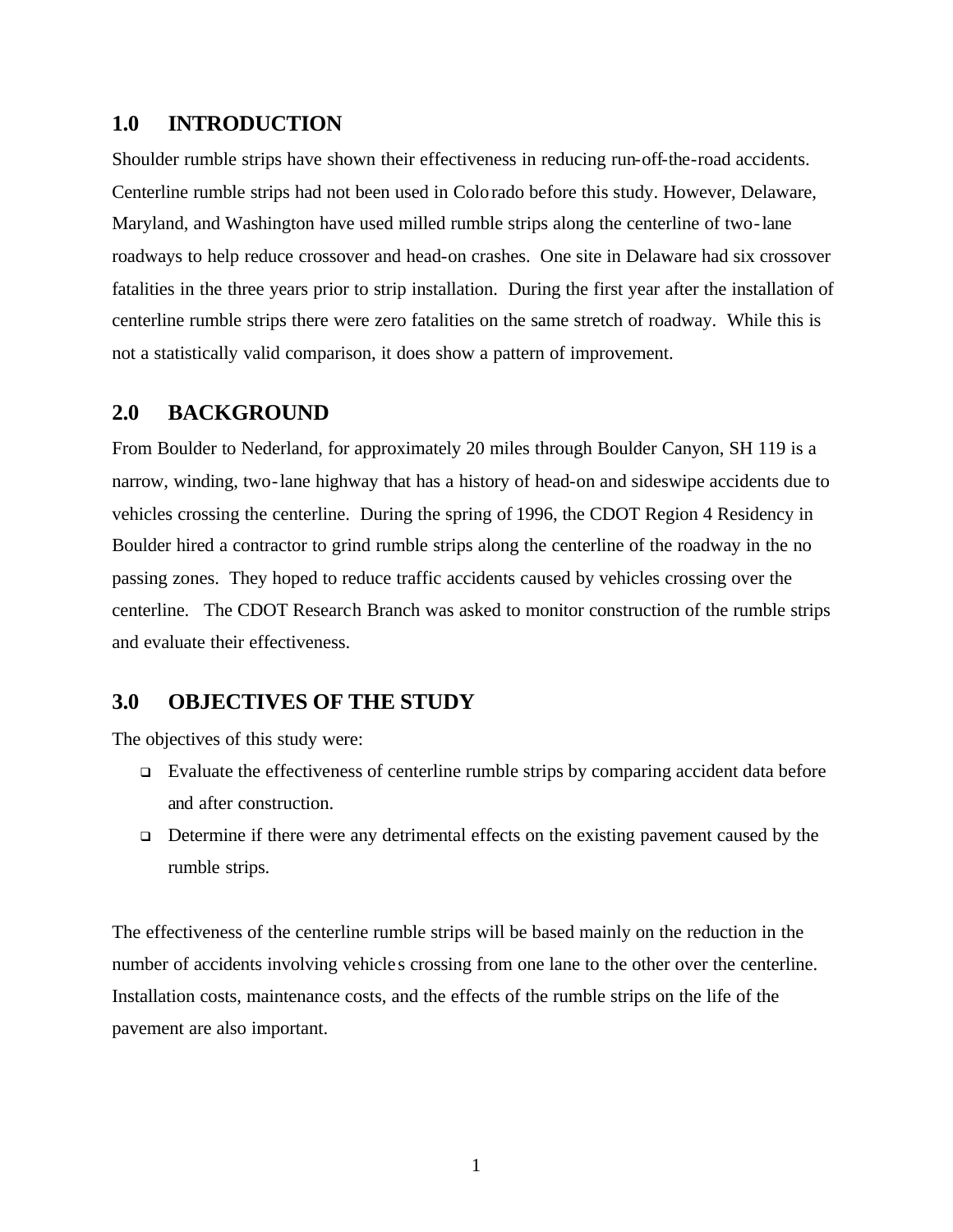### **4.0 LOCATION OF THE PROJECT**



**Figure 1. State Highway 119 in Boulder Canyon winds through Forest Service land.**

The centerline rumble strip site is located in Boulder Canyon on SH 119 from Milepost (MP) 23, just east of Nederland, to MP 40, about two miles west of Boulder. This is a winding stretch of two-lane highway that has limited site distance and a double yellow "no passing" center stripe for most of its length (Figure 1). In the 17-mile stretch through the canyon, centerline rumble strips were placed at all no passing locations except through intersections. In areas where sufficient sight distance allowed safe passing, no rumble strip was installed.

## **5.0 RUMBLE STRIP INSTALLATION**

CDOT contracted with Surface Preparation Technologies, Inc. to install the centerline rumble strips using the machine shown in Figure 2. To grind the rumble strips, the operator drives the self-contained machine along the centerline of the roadway. A compact diamond grinder mounted across the front of the vehicle is automatically raised and lowered to cut the rumble strip grooves at the desired spacing and depth. Centerline rumble strips are similar to those used on shoulders. The 12-inch-wide grinder makes grooves that are 12-inches long (measured perpendicular to the roadway), and 7-inches across separated by 5-inch flats (Figure3). The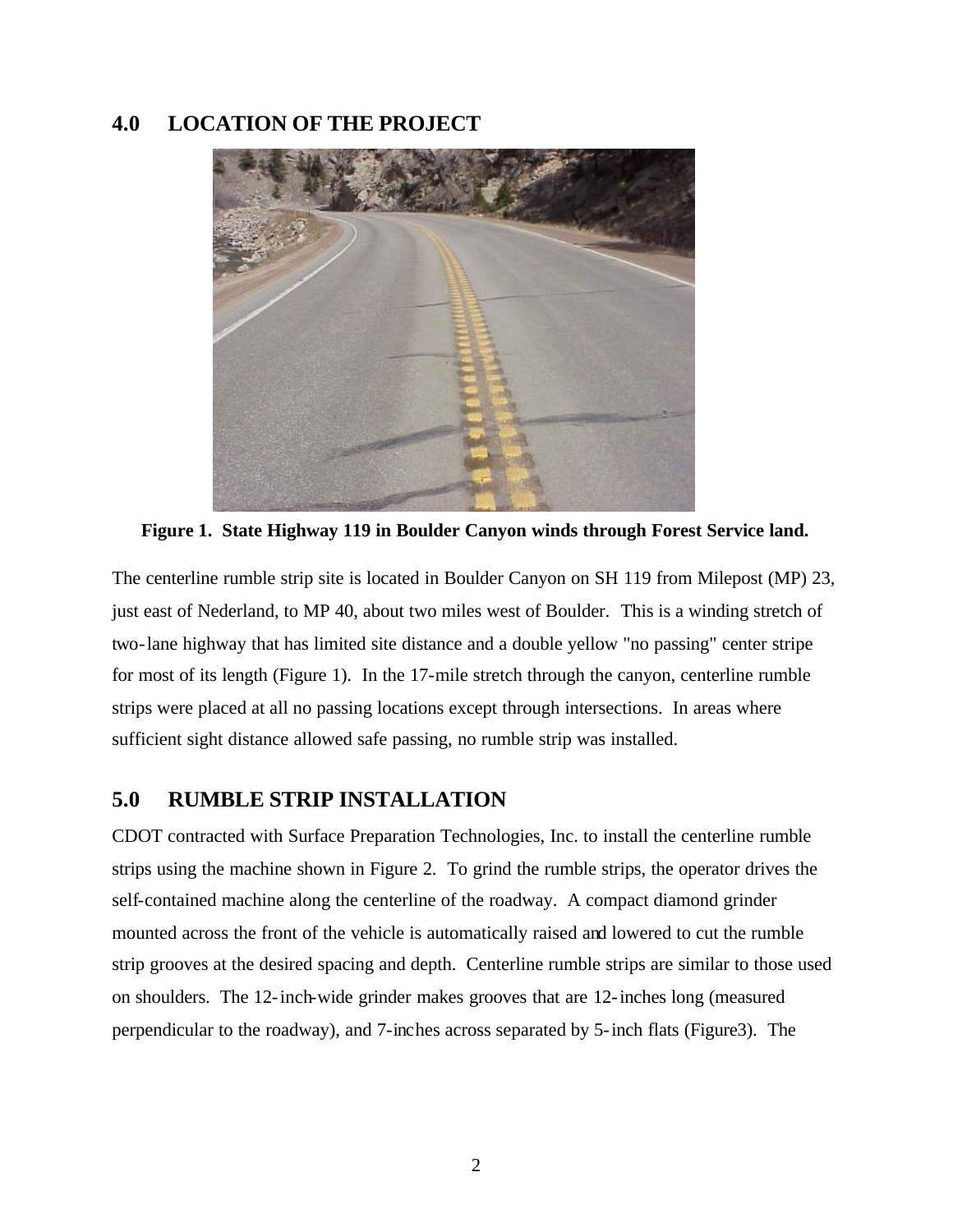

**Figure 2. The machine that grinds the rumble strips**

grinding machine moves at a relatively high rate of speed - about 1-1/4 miles per hour. The rapid installation means less danger to the equipment and operators and less inconvenience to the public.



**Figure 3. A drawing of the centerline rumble strips.**

## **5.1 Cost**

This project had several variables that made cost data unavailable. However, the same company did another project in 1998: Shoulder rumble strips installed using the same equipment cost \$0.87 per linear foot. This cost included the grinding and all traffic control and replacement of pavement marking materials.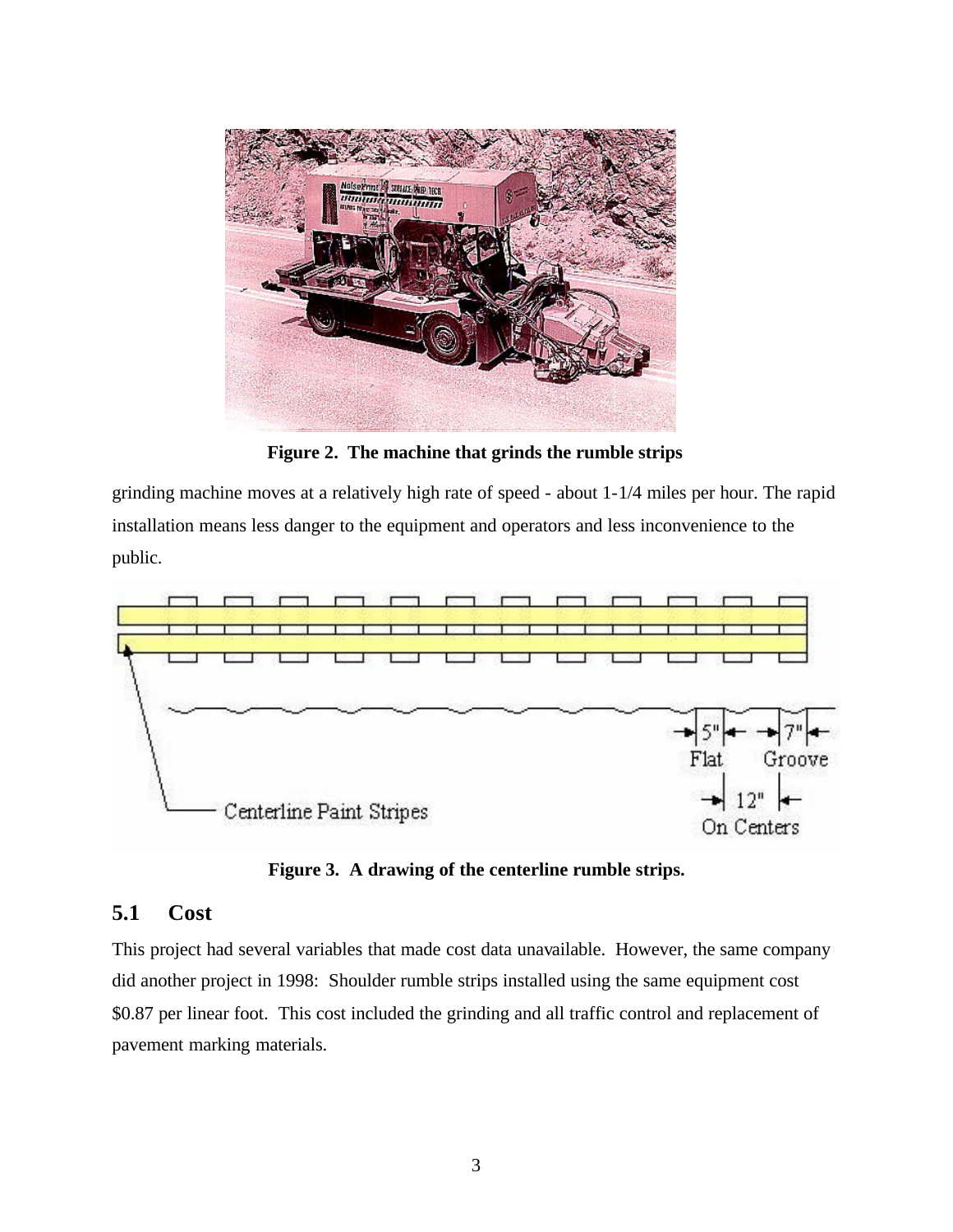## **6.0 ACCIDENT DATA**

Accident data was collected comparing similar periods from before construction and after construction: Before construction from July 1, 1992 to March 1, 1996 – after construction from July 1, 1996 to March 1, 2000. The periods selected represent the same length of time and the same months of the year to prevent bias due to seasonal variations in weather and traffic.

Within the 17-mile project limits of the centerline rumble strips there were 18 head-on accidents and 24 sideswipe accidents by vehicles going opposite directions - a total of 42 cross-over accidents during a 44-month period before construction. During a similar 44-month period after construction there were 14 head-on and 18 sideswipe accidents; a total of 32 cross-over accidents. The average ADT was 4628 for the 44-period before construction; average ADT increased to 5463 for the period after construction. Note that these figures are averages for the entire 44-month periods.

Accident reports from the two periods show a decrease of 34% in head-on accidents, and a 36.5% decrease in sideswipe accidents in spite of a considerable increase in the ADT for t he highway. Table 1 shows the accident rates for both types of accidents for both periods.

|                                          |                           | $7/1/92 - 3/1/96$   | $7/1/96 - 3/1/2000$ | Percent  |
|------------------------------------------|---------------------------|---------------------|---------------------|----------|
|                                          | Time Period $\rightarrow$ | $(44$ months)       | $(44$ months)       | change   |
|                                          |                           | Before construction | After construction  |          |
| Head-on accidents                        |                           | 18                  | 14                  |          |
| Head-on accidents per million vehicles   |                           | 2.91                | 1.92                | $-34%$   |
| Sideswipe opposite direction             |                           | 24                  | 18                  |          |
| Sideswipe accidents per million vehicles |                           | 3.88                | 2.46                | $-36.5%$ |
| Average ADT                              |                           | 4628                | 5463                | $+18%$   |

**Table 1. Accident Data.**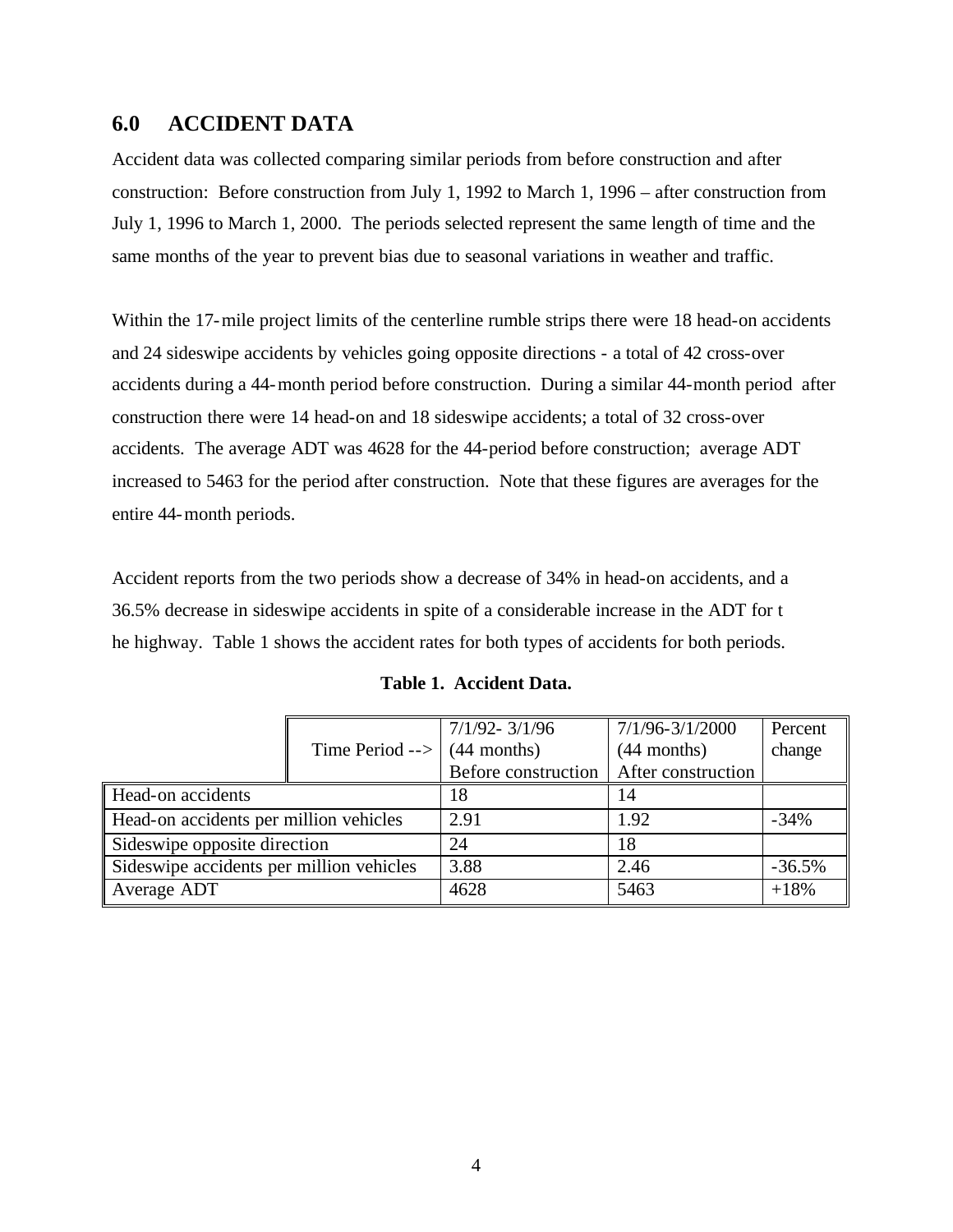## **7.0 FIELD EVALUATIONS**

Since the construction of the centerline rumble strips, CDOT Research personnel have performed visual field evaluations annually. They looked at pavement distress, pavement marking conditions, and debris build-up within the rumble strips. The sound levels generated by the rumble strips were evaluated subjectively to see if there was a noticeable reduction caused by sand in the grooves.

During the winter, the grooves in the strip tend to collect some of the sand that is applied during snowstorms (Figure 4). The sand does not completely fill the grooves, however, it does obscure



**Figure 4. Sand collects in the bottoms of the rumble strip grooves.**

the part of the paint stripe at the bottom of the grooves. The level of sound generated when a vehicle drives in the rumble strip does not seem to be affected by the sand. The action of traffic eventually clears most of the sand out of the grooves.

Before the installation of the rumble strips, there were concerns about water standing in the grooves: Would it increase the rate of deterioration of the pavement at the grooves? Sand accumulated in the grooves tends to stay damp in cool weather, but by the time the rest of the surface of the pavement is dry there is no standing water in the grooves. Air movement caused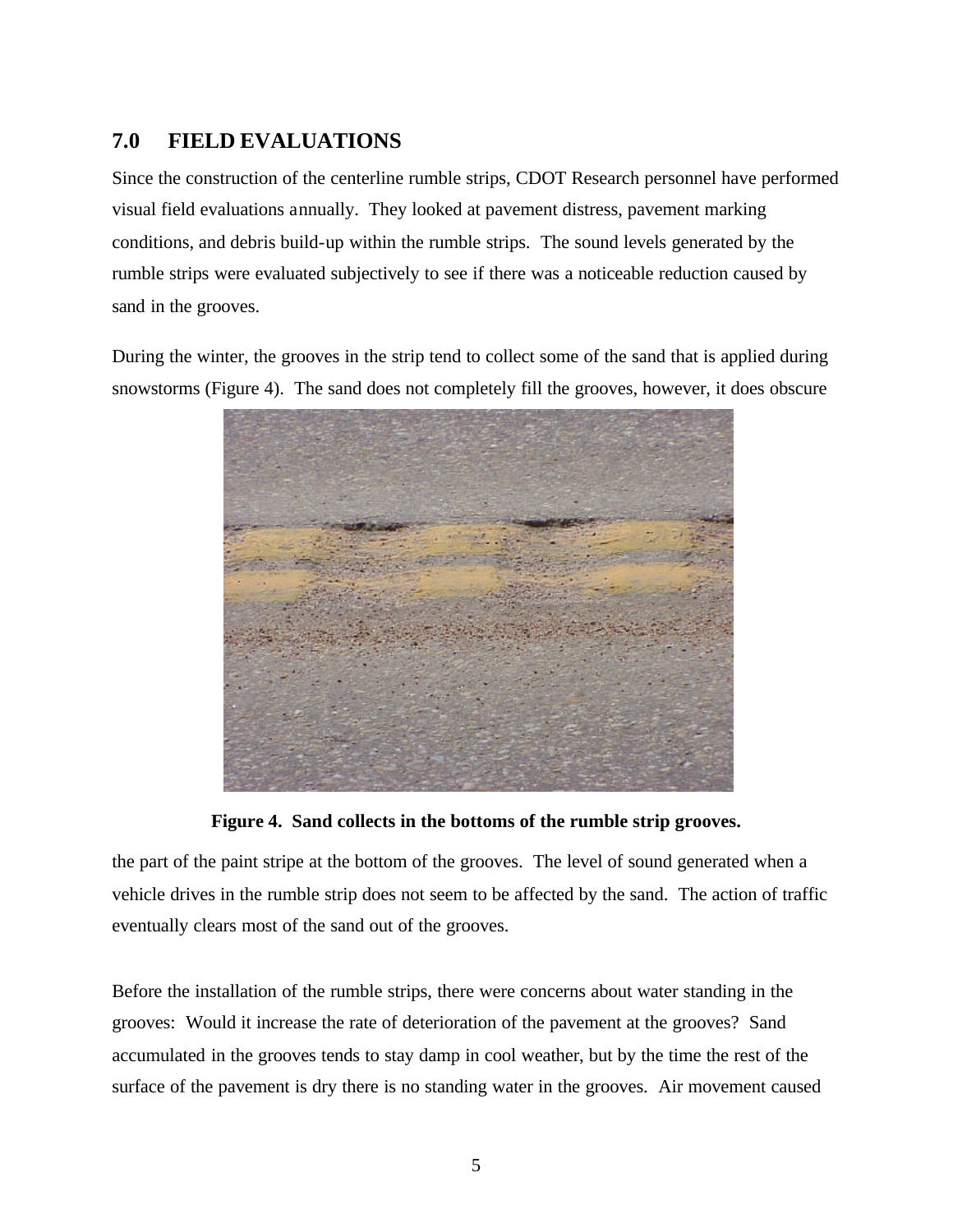by passing traffic dries the grooves fairly rapidly. There does not appear to be any deterioration in the asphalt at the bottom of the grooves.

Another question associated with centerline rumble strips was the increase in noise levels but, since the highway is through US Forest Service land for most of its length, noise was not a problem. There are very few homes near the highway after the first 2-3 miles and only one complaint was received by CDOT about noise levels. One property owner wrote to say that he felt the rumble strips had a positive effect. While they raised the nois e level slightly, they seemed to make driving in the area safer. He also thought that as his neighbors got used to the sound caused by traffic on the rumble strips, they would notice it less. Centerline rumble strips were received so well that they have been installed on the high volume parts of US 6 and SH 119 near the gaming areas of Central City and Black Hawk.

#### **8.0 CONCLUSIONS AND RECOMMENDATIONS**

Based on accident data for similar 44-month periods before and after construction, centerline rumble strips are an effective way to reduce cross-over accidents in an area where there is a history of this type of accident. For this test section the data shows a statistically significant decline in number of cross-over type accidents in the area where the rumble strips were installed. The number of head-on accidents per million vehicles declined 34% while the sideswipe accident per million vehicles declined 36.5%. When the 18% increase in average ADT is added, the reductions become even more impressive.

The only drawbacks associated with centerline rumble strips are the potential of increased danger to motorcyclists and bicyclists, increased noise, and increased wear on the pavement marking stripes. There is considerable interest in the use of centerline rumble strips and several states and other agencies are performing evaluations at the time this is being written.

Additional research needs to be done concerning motorcycles and high-speed bicycles. There is not enough data available at this time to eva luate the effects of centerline rumble strips on motorcycles and bicycles.